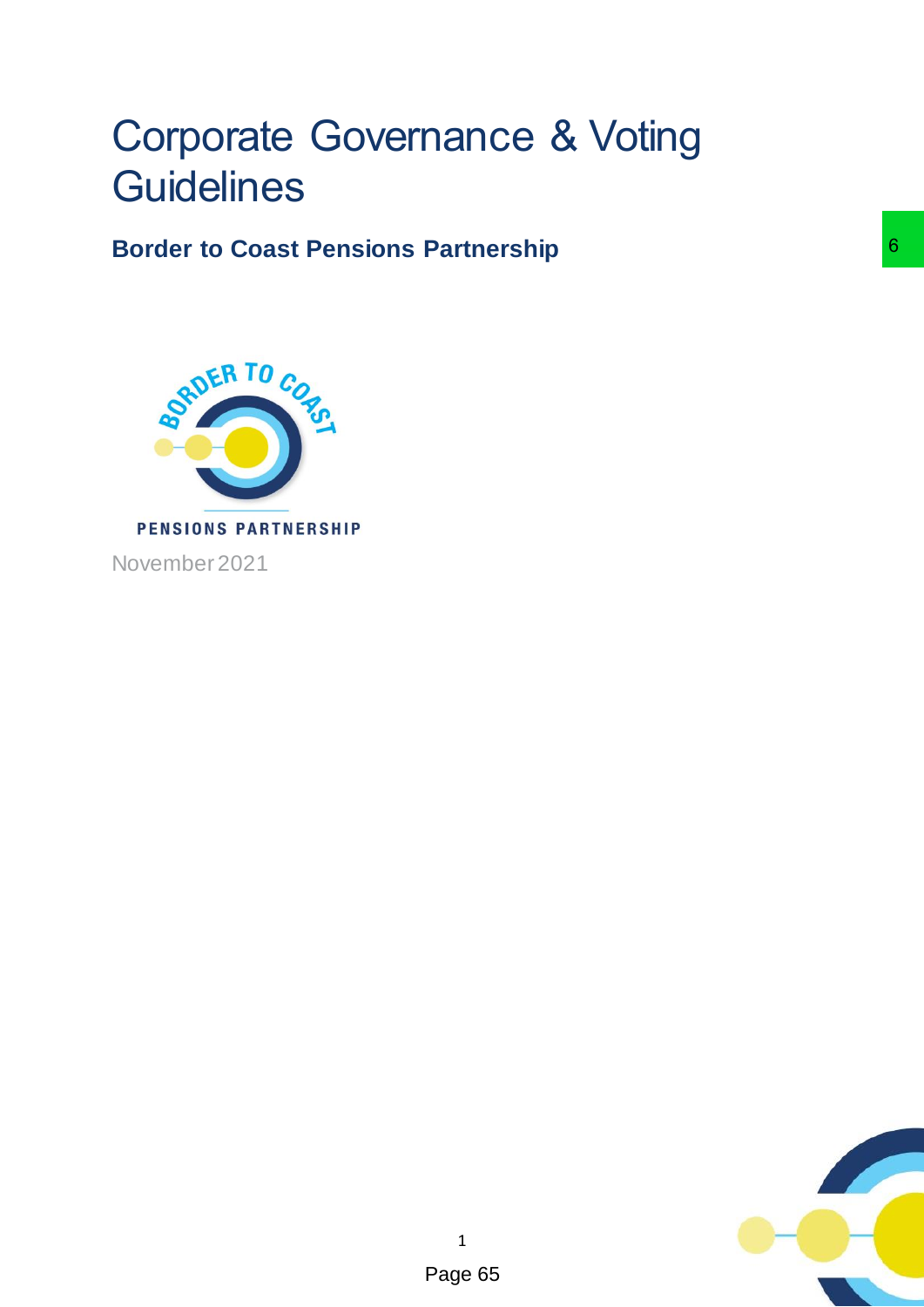## **1. Introduction**

Border to Coast Pensions Partnership believes that companies operating to higher standards of corporate governance along with environmental and social best practice have greater potential to protect and enhance investment returns. As an active owner Border to Coast will engage with companies on environmental, social and governance (ESG) issues and exercise its voting rights at company meetings. When used together, voting and engagement can give greater results.

An investment in a company not only brings rights but also responsibilities. The shareholders' role includes appointing the directors and auditors and to be assured that appropriate governance structures are in place. Good governance is about ensuring that a company's policies and practices are robust and effective. It defines the extent to which a company operates responsibly in relation to its customers, shareholders, employees, and the wider community. Corporate governance goes hand-in-hand with responsible investment and stewardship. Border to Coast considers the UK Corporate Governance Code and other best practice global guidelines in formulating and delivering its policy and guidelines. **6** its voting rights at company meetings. When used t<br>
greater results.<br>
An investment in a company not only brings rights<br>
to le includes appointing the directors and audit<br>
governance stuctures are in place. Good govern

## **2. Voting procedure**

These broad guidelines should be read in conjunction with the Responsible Investment Policy. They provide the framework within which the voting guidelines are administered and assessed on a case-by-case basis. A degree of flexibility will be required when interpreting the guidelines to reflect specific company and meeting circumstances. Voting decisions are reviewed with the portfolio managers. Where there are areas of contention the decision on voting will ultimately be made by the Chief Investment Officer. A specialist proxy voting advisor is employed to ensure that votes are executed in accordance with the policy.

Where a decision has been made not to support a resolution at a company meeting, Border to Coast will, where able, engage with the company prior to the vote being cast. In some instances, attendance at AGMs may be required.

Border to Coast discloses its voting activity on its website and to Partner Funds on a quarterly basis.

We will support incumbent management wherever possible but recognise that the neglect of corporate governance and corporate responsibility issues could lead to reduced shareholder returns.

We will vote **For**, **Abstain** or **Oppose** on the following basis:

- We will support management that acts in the long-term interests of all shareholders, where a resolution is aligned with these guidelines and considered to be in line with best practice.
- We will abstain when a resolution fails the best practice test but is not considered to be serious enough to vote against.
- We will vote against a resolution where corporate behaviour falls short of best practice or these guidelines, or where the directors have failed to provide sufficient information to support the proposal.

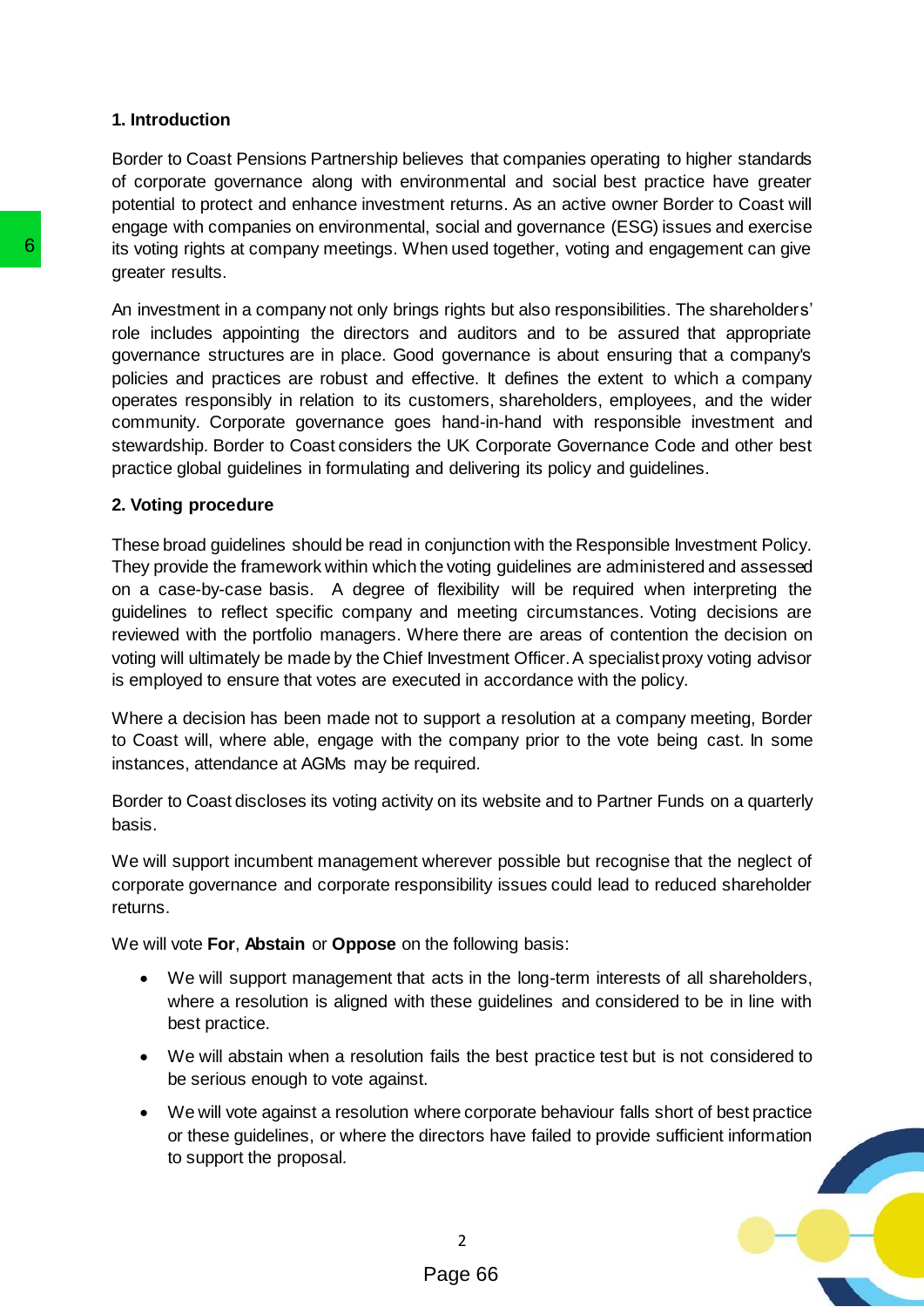# **3. Voting Guidelines**

# **Company Boards**

The composition and effectiveness of the board is crucial to determining corporate performance, as it oversees the running of a company by its managers and is accountable to shareholders. Company behaviour has implications for shareholders and other stakeholders. The structure and composition of the board may vary between different countries; however, we believe that the following main governance criteria are valid across the globe.

# **Composition and independence**

The board should have a balance of executive and non-executive directors so that no individual or small group of individuals can control the board's decision making. They should possess a suitable range of skills, experience and knowledge to ensure the company can meet its objectives. Boards do not need to be of a standard size: different companies need different board structures, and no simple model can be adopted by all companies.

The board of large cap companies, excluding the Chair, should consist of a majority of independent non-executive directors although local market practices shall be taken into account. Controlled companies should have a majority of independent non-executive directors, or at least one-third independent directors on the board. As non-executive directors have a fiduciary duty to represent and act in the best interests of shareholders and to be objective and impartial when considering company matters, the board must be able to demonstrate their independence. Non-executive directors who have been on the board for a significant length of time, from nine to twelve years (depending on market practice) have been associated with the company for long enough to be presumed to have a close relationship with the business or fellow directors. We aspire for a maximum tenure of nine years but will review resolutions on a case-by-case basis where the local corporate governance code recommends a maximum tenure between nine and twelve years. placetions for snarenoless and omer statenoless and the comparations and the comparations of small carry with the book of station making. They should here or cantrol the book of station making. They should nice and knowled

The nomination process of a company should therefore ensure that potential risks are restricted by having the right skills mix, competencies and independence at both the supervisory and executive board level. It is essential for boards to achieve an appropriate balance between tenure and experience, whilst not compromising the overall independence of the board. The re-nomination of board members with longer tenures should be balanced out by the nomination of members able to bring fresh perspectives. It is recognised that excessive length of tenure can be an issue in some markets, for example the US where it is common to have a retirement age limit in place rather than length of tenure. In such cases it is of even greater importance to have a process to robustly assess the independence of long tenured directors. Where it is believed an individual can make a valuable and independent contribution, tenure greater than nine years will be assessed on a case-by-case basis.

The company should, therefore, have a policy on tenure which is referenced in its annual report and accounts. There should also be sufficient disclosure of biographical details so that shareholders can make informed decisions. There are a number of factors which could affect independence, which includes but is not restricted to:

- Representing a significant shareholder.
- Serving on the board for over nine years.
- $\bullet$  Having had a material business relationship with the company in the last three years.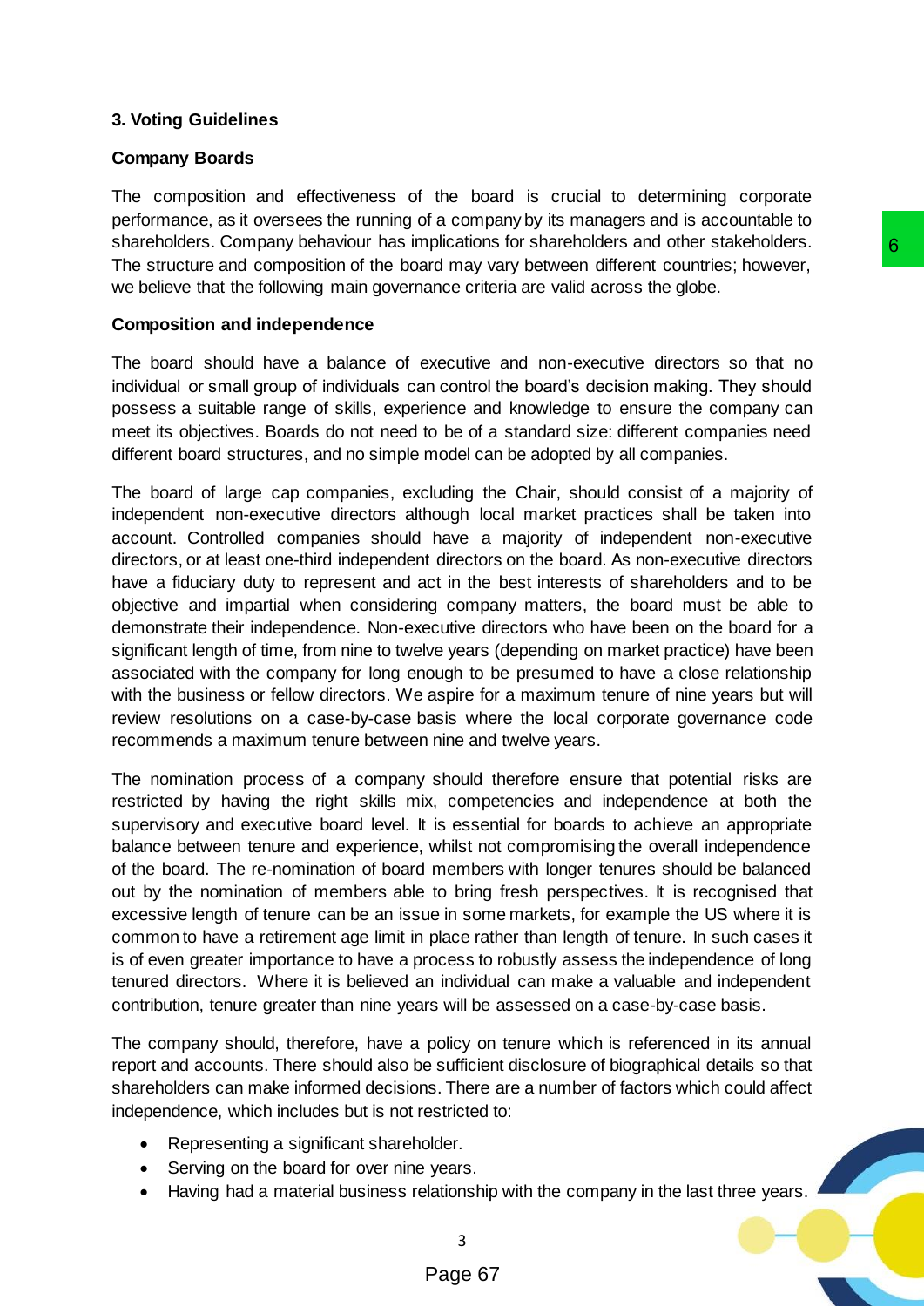- Having been a former employee within the last five years.
- Family relationships with directors, senior employees or advisors.
- Cross directorships with other board members.
- Having received or receiving additional remuneration from the company in addition to a director's fee, participating in the company's share option or performance-related pay schemes, or being a member of the company's pension scheme.

### **Leadership**

The role of the Chair is distinct from that of other board members and should be seen as such. The Chair should be independent upon appointment and should not have previously been the CEO. The Chair should also take the lead in communicating with shareholders and the media. However, the Chair should not be responsible for the day to day management of the business: that responsibility rests with the Chief Executive. The role of Chair and CEO should not be combined as different skills and experience are required. There should be a distinct separation of duties to ensure that no one director has unfettered decision making power.

However, Border to Coast recognises that in many markets it is still common to find these positions combined. Any company intending to combine these roles must justify its position and satisfy shareholders in advance as to how the dangers inherent in such a combination are to be avoided; best practice advocates a separation of the roles. A senior independent non-executive director should be appointed, in-line with local corporate governance best practice, if roles are combined to provide shareholders and directors with a meaningful channel of communication, to provide a sounding board for the chair and to serve as an intermediary for the other directors and shareholders. Led by the senior independent director, the non-executive directors should meet without the chair present at least annually to appraise the chair's performance. **Consumers**, for being a member of the comparities.<br>
The Chair fish chair is distinct from that of other box<br>
The Chair should be independent upon appointment CEO. The Chair should be independent upon appointment<br>
However,

#### **Non-executive Directors**

The role of non-executive directors is to challenge and scrutinise the performance of management in relation to company strategy and performance. To do this effectively they need to be independent; free from connections and situations which could impact their judgement. They must commit sufficient time to their role to be able to carry out their responsibilities. A senior independent non-executive director should be appointed to act as liaison between the other non-executives, the Chair and other directors where necessary.

#### **Diversity**

Board members should be recruited from as broad a range of backgrounds and experiences as possible. A diversity of directors will improve the representation and accountability of boards, bringing new dimensions to board discussions and decision making. Companies should broaden the search to recruit non-executives to include open advertising and the process for board appointments should be transparent and formalised in a board nomination policy. Companies should have a diversity policy which references gender, ethnicity, age, skills and experience and how this is considered in the formulation of the board. The policy should give insight into how diversity is being addressed not only at board level but throughout the company, it should reflect the demographic/ethnic makeup of the countries a company is active in and be disclosed in the Annual Report.

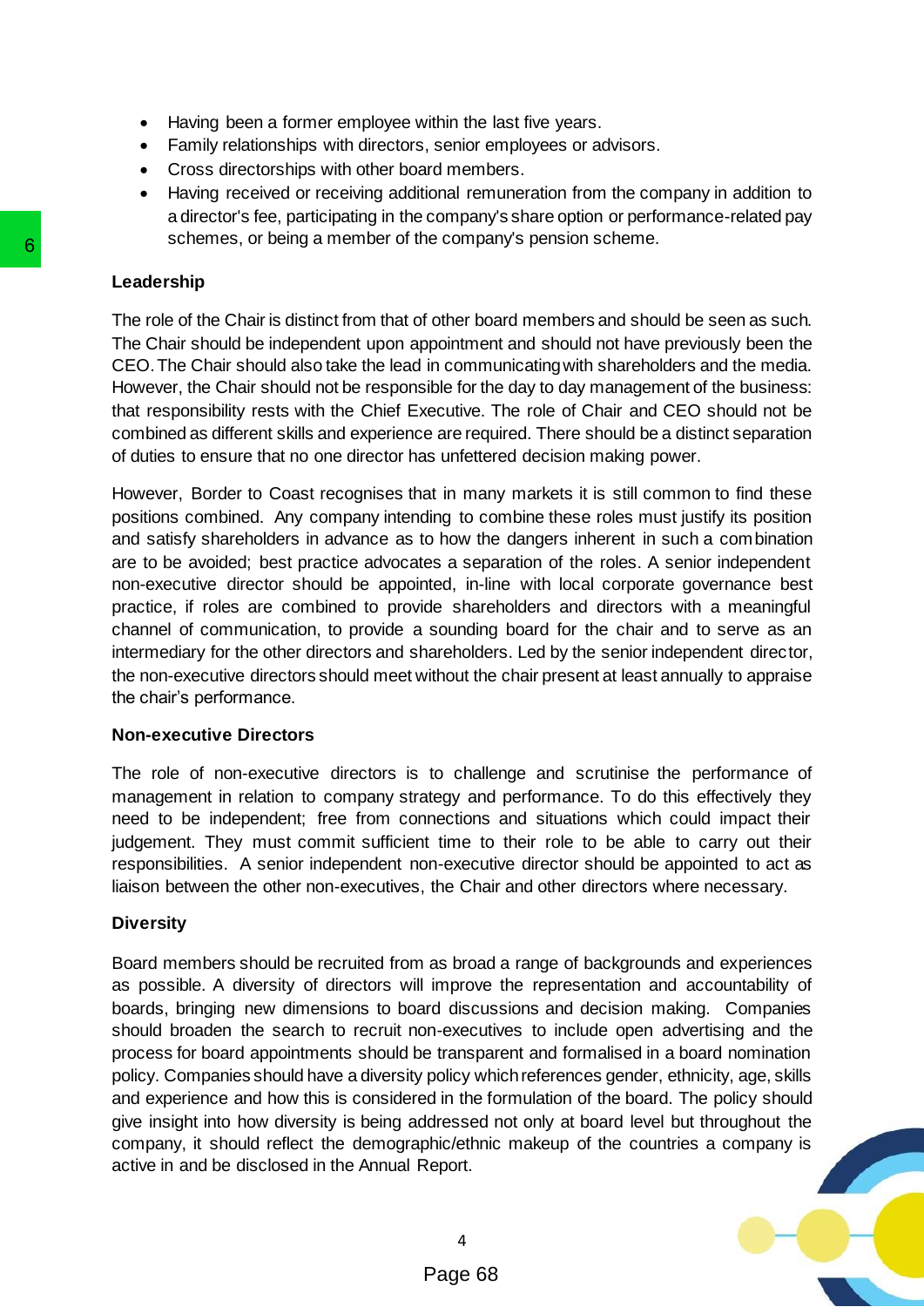We support the government-backed Davies report, Hampton Alexander and Parker reviews, which set goals for UK companies regarding the representation of women and ethnic minorities on boards, executive teams and senior management. Therefore, in developed markets without relevant legal requirements, we expect boards to be composed of at least 33% female directors. Where relevant, this threshold will be rounded down to account for board size. Recognising varying market practices, we generally expect emerging market and Japanese companies to have at least one female on the board. We will vote against the chair of the nomination committee where this is not the case and there is no positive momentum or progress. On ethnic diversity, we will vote against the chair of the nomination committee at FTSE 100 companies where the Board does not have at least one person from an ethnic minority background, unless there are mitigating circumstances or plans to address this have been disclosed.

## **Succession planning**

We expect the board to disclose its policy on succession planning, the factors considered and where decision-making responsibilities lie. A succession policy should form part of the terms of reference for a formal nomination committee, comprised solely of independent directors and headed by the Chair or Senior Independent Non-executive Director except when it is appointing the Chair's successor. External advisors may also be employed.

# **Directors' availability and attendance**

It is important that directors have sufficient time to devote to the company's affairs; therefore, full time executives should not hold more than one non-executive position in a FTSE 100 company, or similar size company in other regions; nor the chairmanship of such a company. In the remaining instances, directors working as full-time executives should serve on a maximum of two publicly listed company boards.

With regard to non-executive directors, there can be no hard and fast rule on the number of positions that are acceptable: much depends upon the nature of the post and the capabilities of the individual. Shareholders need to be assured that no individual director has taken on too many positions. Full disclosure should be made in the annual report of directors' other commitments and attendance records at formal board and committee meetings. A director should attend a minimum of 75% of applicable board and committee meetings to ensure commitment to responsibilities at board level. female on the baard. We will vote against the chair<br>female on the board. We will vote against the chair<br>of the case and there is no positive momentum or<br>a gainst the chair of the nomination committee at<br>does not have at le

# **Re-election**

For a board to be successful it needs to ensure that it is suitably diverse with a range of skills, experience and knowledge. There is a requirement for non-executive directors to be independent to appropriately challenge management. To achieve this, boards need to be regularly refreshed to deal with issues such as stagnant skill sets, lack of diversity and excessive tenure; therefore, all directors should be subject to re-election annually, or in-line with local best practice. As representatives of shareholders, directors should preferably be elected using a majority voting standard. In cases where an uncontested election uses the

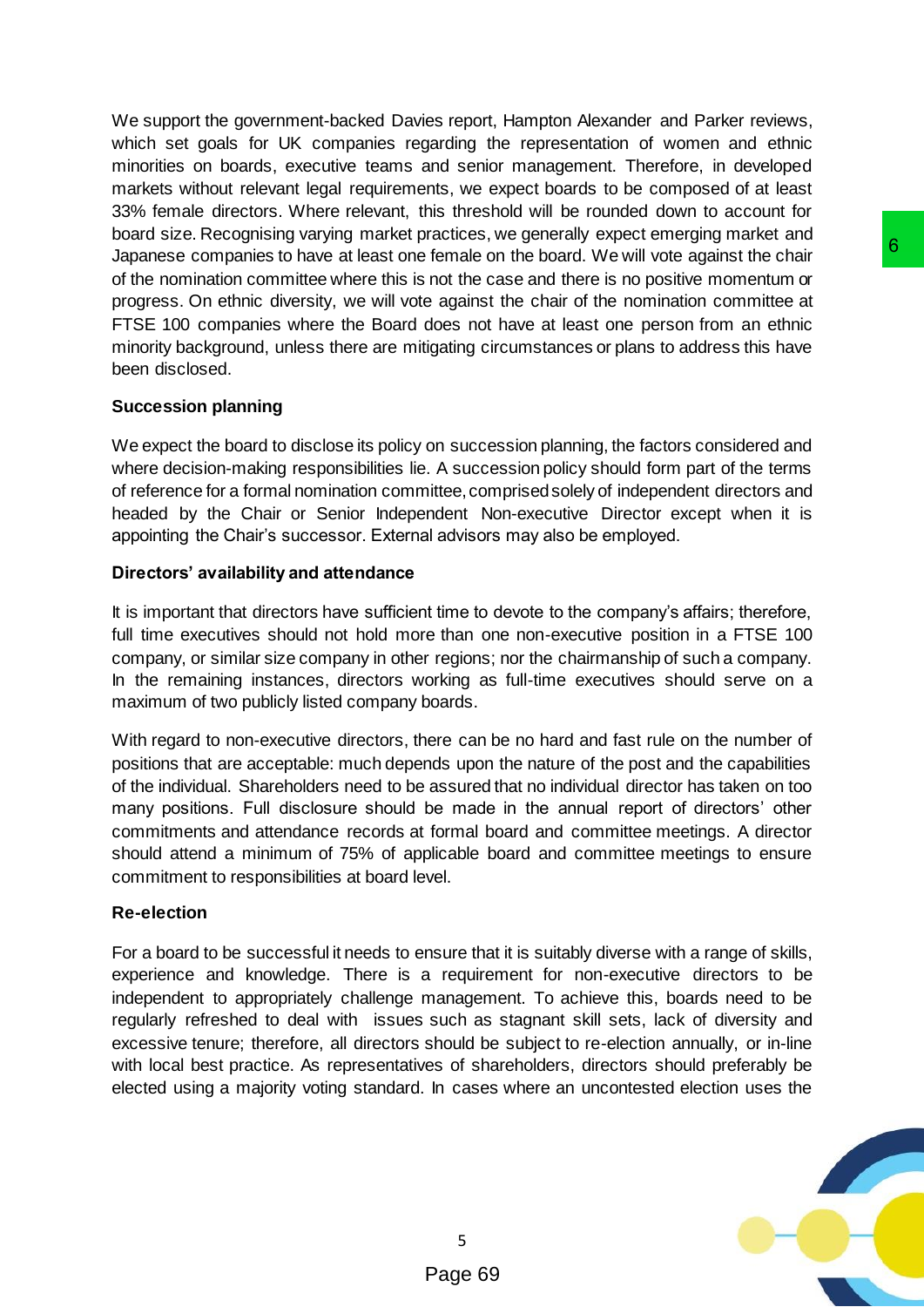plurality<sup>1</sup> voting standard without a resignation policy, we will hold the relevant Governance Committee accountable by voting against the Chair of this committee.

#### **Board evaluation**

A requisite of good governance is that boards have effective processes in place to evaluate their performance and appraise directors at least once a year. The annual evaluation should consider its composition, diversity and how effectively members work together to achieve objectives. As part of the evaluation, boards should consider whether directors possess the necessary expertise to address and challenge management on key strategic topics. These strategic issues and important areas of expertise should be clearly outlined in reporting on the evaluation. The board should disclose the process for evaluation and, as far as reasonably possible, any material issues of relevance arising from the conclusions and any action taken as a consequence. Individual director evaluation should demonstrate the effective contribution of each director. An internal evaluation should take place annually with an external evaluation required at least every three years. **The promonence and approace directors at least of the exacts and consider is composition, diversity and how effect<br>objectives. As part of the evaluation, boards should<br>necessary expertise to adders and challenge ma<br>strate** 

## **Stakeholder engagement**

Companies should take into account the interests of and feedback from stakeholders which includes the workforce. Taking into account the differences in best practice across markets, companies should have an appropriate system in place to engage with employees.

Engagement and dialogue with shareholders on a regular basis are key for companies; being a way to discuss governance, strategy, and other significant issues. Companies should engage with shareholders ahead of the AGM in order that high votes against resolutions can be avoided where possible.

Where a company with a single share class structure has received 20% votes against a proposal at a previous AGM, a comprehensive shareholder and stakeholder consultation should be initiated. A case-by-case approach will be taken for companies with a dual class structure where a significant vote against has been received. Engagement efforts and findings, as well as company responses, should be clearly reported on and lead to tangible improvement. Where companies fail to do so, the relevant board committees or members will be held to account.

#### **Directors' remuneration**

 $\overline{a}$ 

Shareholders at UK companies have two votes in relation to pay; the annual advisory vote on remuneration implementation which is non-binding, and the triennial vote on forward-looking pay policy which is binding. If a company does not receive a majority of shareholder support for the pay policy, it is required to table a resolution with a revised policy at the next annual meeting.

It must be noted that remuneration structures are varied, with not one model being suitable for all companies; however, there are concerns over excessive remuneration and the overall quantum of pay. Research shows that high executive pay does not systematically lead to better company performance. Excessive rewards for poor performance are not in the best interests of a company or its shareholders. Remuneration levels should be sufficient to attract, motivate and retain quality management but should not be excessive compared to salary

6

<sup>&</sup>lt;sup>11</sup> A plurality vote means that the w inning candidate only needs to get more votes than a competing candidate. If a director runs unopposed, he or she only needs one vote to be elected.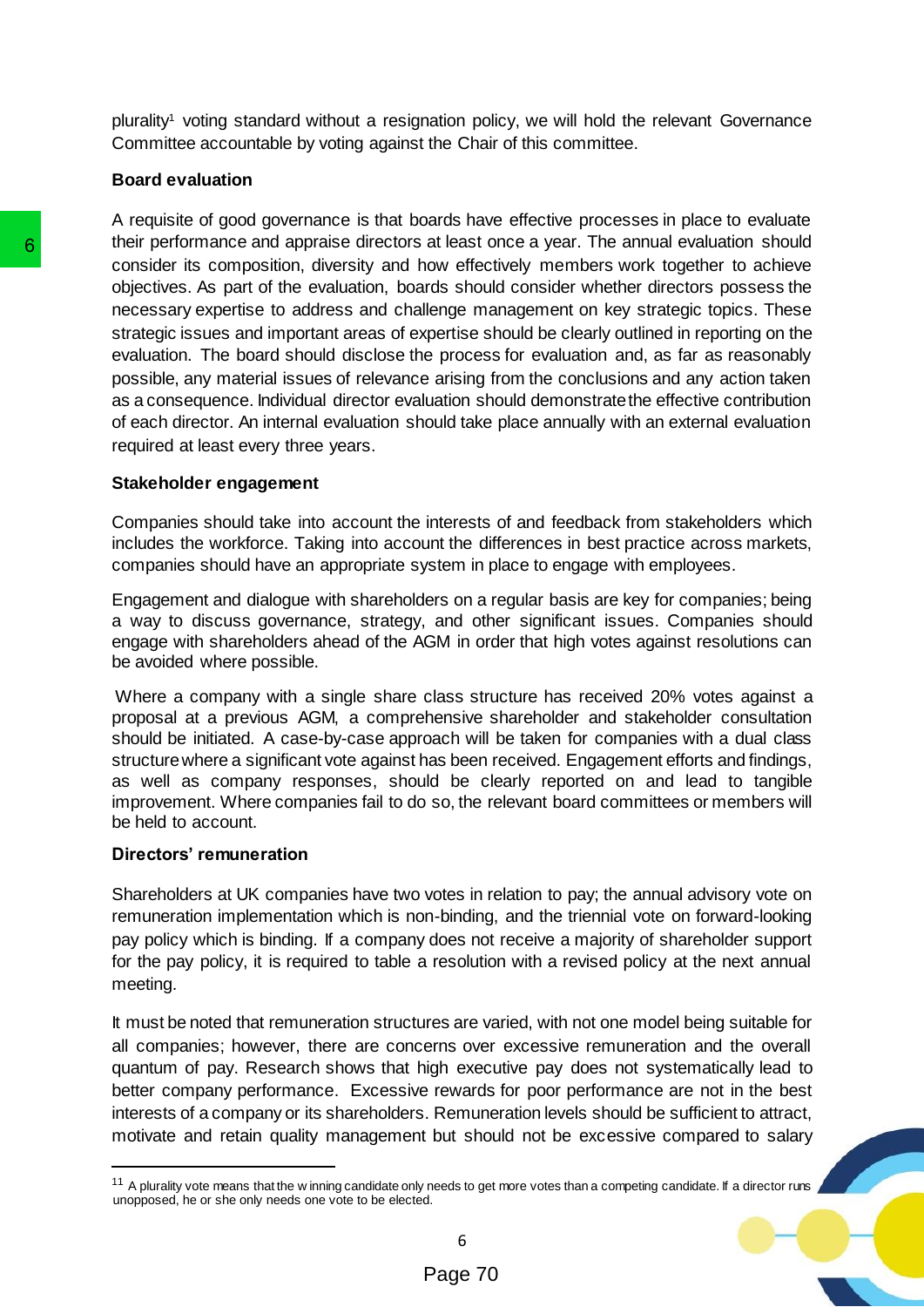levels within the organisation and with peer group companies. There is a clear conflict of interest when directors set their own remuneration in terms of their duty to the company, accountability to shareholders and their own self-interest. It is therefore essential that the remuneration committee is comprised solely of non-executive directors and complies with the market independence requirement.

Remuneration has serious implications for corporate performance in terms of providing the right incentives to senior management, in setting performance targets, and its effect on the morale and motivation of employees. Corporate reputation is also at risk. Remuneration policy should be sensitive to pay and employee conditions elsewhere in the company, especially when determining annual salary increases.

Where companies are potentially subject to high levels of environmental and societal risk as part of its business, the remuneration committee should also consider linking relevant metrics and targets to remuneration to focus management on these issues. The selection of these metrics should be based on a materiality assessment that also guides the company's overall sustainability strategy. If environmental or social topics are incorporated in variable pay plans, the targets should set stretch goals for improved ESG performance, address achievements under management's control, and avoid rewarding management for basic expected behaviour. Where relevant, minimum ESG standards should instead be incorporated as underpins or gateways for incentive pay. If the remuneration committee determines that the inclusion of environmental or social metrics would not be appropriate, a clear rationale for this decision should be provided in the remuneration report. or corporate performance in terms of providing the<br>signing performance argests, and its effect on the social exploration is also at risk. Remuneration policy<br>socialize reputation is also at risk. Remuneration policy<br>s...<br>t

The compensation provided to non-executive directors should reflect the role and responsibility. It should be structured in a manner that does not compromise independence, enhancing objectivity and alignment with shareholders' interests. Non-executive directors should, therefore, not be granted performance-based pay. Although we would not expect participation in Long-term Incentive Plans (LTIPs), we are conscious that in some exceptional instances Non-executives may be awarded stock, however the proportion of pay granted in stock should be minimal to avoid conflicts of interest.

To ensure accountability there should be a full and transparent disclosure of directors' remuneration with the policy published in the annual report and accounts. The valuation of benefits received during the year, including share options, other conditional awards and pension benefits, should be provided. Companies should also be transparent about the ratio of their CEO's pay compared to the median, lower and upper quartiles of their employees.

## • **Annual bonus**

Bonuses should reflect individual and corporate performance targets which are sufficiently challenging, ambitious and linked to delivering the strategy of the business and performance over the longer-term. Bonuses should be set at an appropriate level of base salary and should be capped. Provisions should be in place to reduce or forfeit the annual bonus where the company has experienced a significant negative event. For large cap issuers, we expect the annual bonus to include deferral of a portion of short-term payments into long-term equity scheme or equivalent. We will also encourage other companies to take this approach.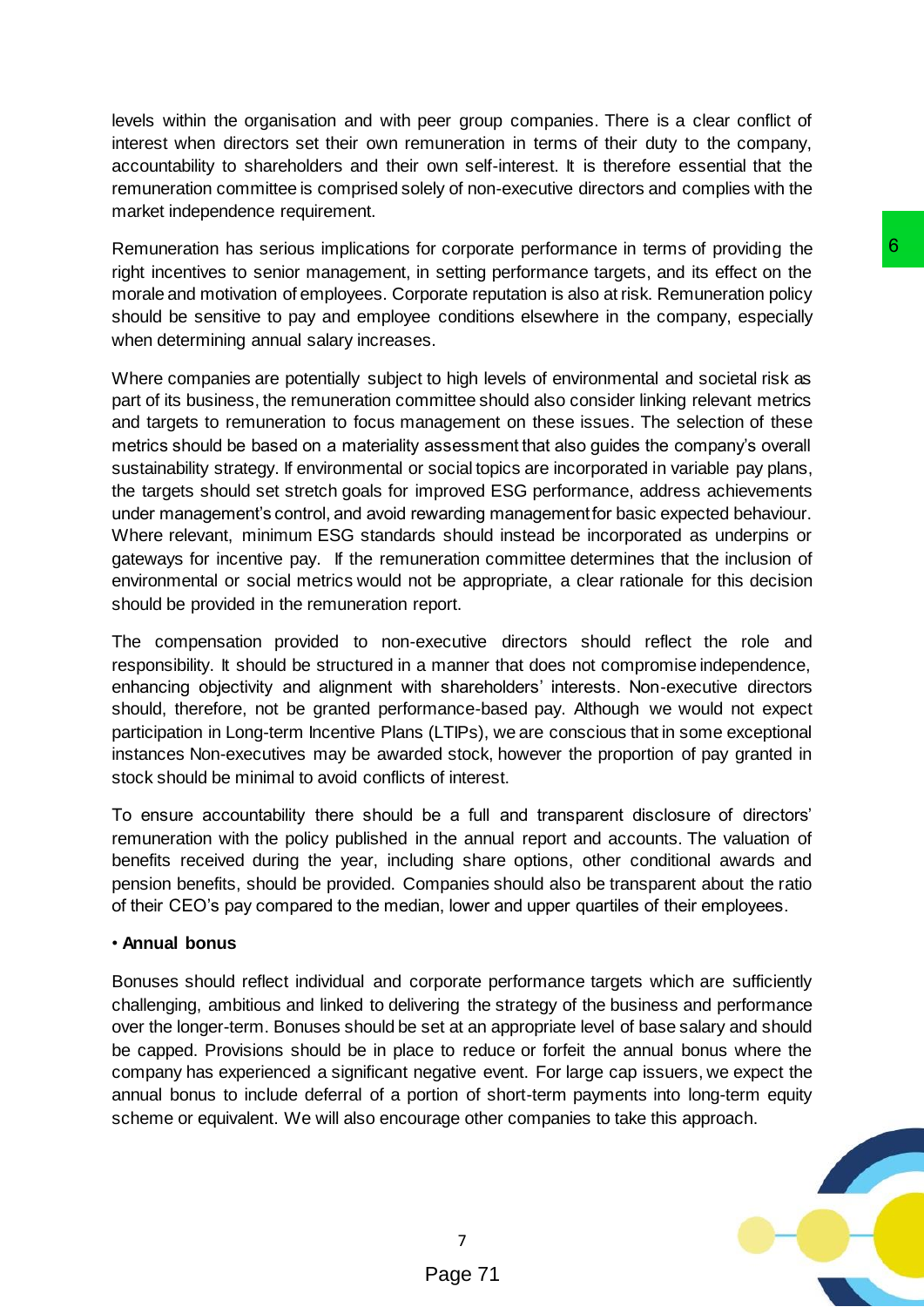## • **Long-term incentives**

Remuneration policies have over time become more and more complex making them difficult for shareholders to adequately assess. Border to Coast therefore encourages companies to simplify remuneration policies.

Performance-related remuneration schemes should be created in such a way to reward performance that has made a significant contribution to shareholder value. Poorly structured schemes can result in senior management receiving unmerited rewards for substandard performance. This is unacceptable and could adversely affect the motivation of other employees.

Incentives are linked to performance over the longer-term in order to create shareholder value. If restricted stock units are awarded under the plan, the vesting period should be at least three years to ensure that the interests of both management and shareholders are aligned in the long-term. Executives' incentive plans should include both financial and non-financial metrics and targets that are sufficiently ambitious and challenging. Remuneration should be specifically linked to stated business objectives and performance indicators should be fully disclosed in the annual report.

The performance basis of all such incentive schemes under which benefits are potentially payable should be clearly set out each year, together with the actual performance achieved against the same targets. We expect clawback or malus provisions to be in place for all components of variable compensation. We encourage Executive Directors to build a significant shareholding in the company to ensure alignment with the objectives of shareholders. These shares should be held for at least two years post exit.

The introduction of incentive schemes to all employees within a firm is encouraged and supported as this helps all employees understand the concept of shareholder value.

## **Directors' contracts**

Directors' service contracts are also a fundamental part of corporate governance considerations. Therefore, all executive directors are expected to have contracts that are based upon no more than twelve months' salary. Retirement benefit policies of directors should be aligned with those of the majority of the workforce, and no element of variable pay should be pensionable. The main terms of the directors' contracts including notice periods on both sides, and any loans or third-party contractual arrangements such as the provision of housing or removal expenses, should be declared within the annual report. Termination benefits should be aligned with market best practice.

#### **Corporate reporting**

Companies are expected to report regularly to shareholders in an integrated manner that allows them to understand the company's strategic objectives. Companies should be as transparent as possible in disclosures within the Report and Accounts. As well as reporting financial performance, business strategy and the key risks facing the business, companies should provide additional information on ESG issues that also reflect the directors' stewardship of the company. These could include, for example, information on a company's human capital management policies, its charitable and community initiatives and on its impact on the environment in which it operates. Performance-featate fremuneration schemes should<br>performance that has made a significant contributive<br>schemes can result in senior management receive<br>performance. This is unacceptable and could a<br>employees.<br>Incentives are

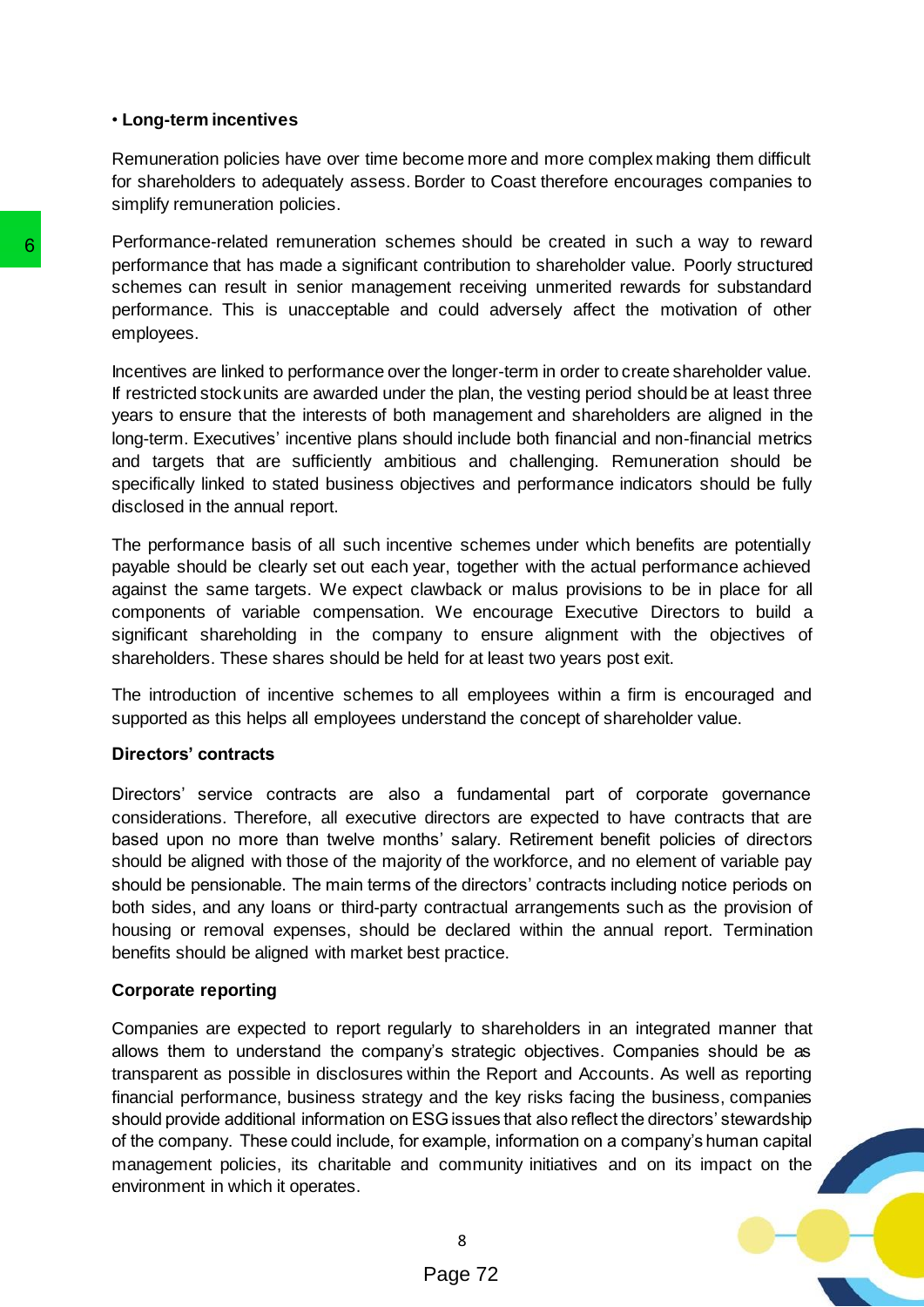Every annual report should include an environmental section, which identifies key quantitative data relating to energy and water consumption, emissions and waste etc., explains any contentious issues and outlines reporting and evaluation criteria. It is important that the risk areas reported upon should not be limited to financial risks.

We will encourage companies to report and disclose in line with the Financial Stability Board's Task Force on Climate-related Financial Disclosures (TCFD) recommendations, and the Workforce Disclosure Initiative in relation to human capital reporting.

# **Audit**

The audit process must be objective, rigorous and independent if it is to provide assurance to users of accounts and maintain the confidence of the capital markets. To ensure that the audit committee can fulfil its fiduciary role, it should be established as an appropriate committee composition with at least three members who are all independent non-executive directors and have at least one director with a relevant audit or financial background. Any material links between the audit firm and the client need to be highlighted, with the audit committee report being the most appropriate place for such disclosures. Audited financial statements should be published in a timely manner ahead of votes being cast at annual general meetings.

FTSE 350 companies should tender the external audit contract at least every ten years. Reappointment of the same firm with rotation of the audit partner, will not be considered as sufficient. If an auditor has been in place for more than ten fiscal years, their appointment will not be supported. For the wider market, the external audit contract should be put out to tender at least every ten years. Where an auditor has resigned, an explanation should be given. If the accounts have been qualified or there has been non-compliance with legal or regulatory requirements, this should be drawn to shareholders' attention in the main body of the annual report. If the appropriate disclosures are not made, the re-appointment of the audit firm will not be supported. I Disclosures (TCFD) recommendations, and the **16**<br>to human capital reporting.<br>to the man capital reporting.<br>The solution of the capital markets. To ensure that the audit<br>who are all independent in on-executive directors a

# **Non-Audit Fees**

There is concern over the potential conflict of interest between audit and non-audit work when conducted by the same firm for a client. Companies must therefore make a full disclosure where such a conflict arises. There can be legitimate reasons for employing the same firm to do both types of work, but these need to be identified. As a rule, the re-appointment of auditors will not be supported where non-audit fees are considerably in excess of audit fees in the year under review, and on a three-year aggregate basis, unless sufficient explanation is given in the accounts.

# **Political donations**

There are concerns over the reputational risks and democratic implications of companies becoming involved in funding political processes, both at home and abroad. Companies should disclose all political donations, demonstrate where they intend to spend the money and that it is the interest of the company and shareholders. Where these conditions are not met, or there is insufficient disclosure that the money is not being used for political party donations, political donations will be opposed. Any proposals concerning political donations will be opposed.

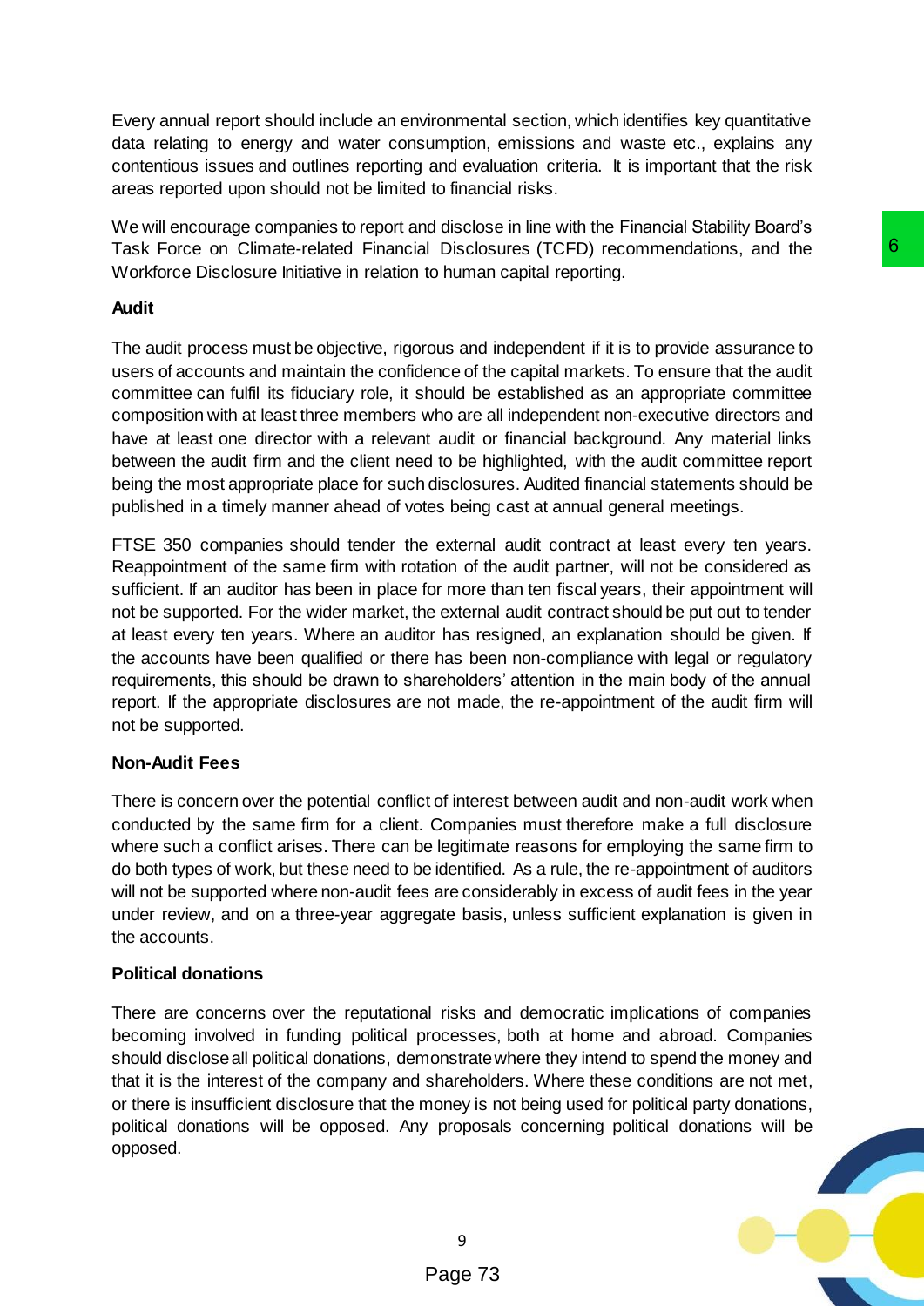# **Lobbying**

A company should be transparent and publicly disclose direct lobbying, and any indirect lobbying through its membership of trade associations. We will assess shareholder proposals regarding lobbying on a case-by-case basis; however, we will generally support resolutions requesting greater disclosure of trade association and industry body memberships, any payments and contributions made, and requiring alignment of company and trade association values. This includes expectations of companies to be transparent regarding lobbying activities in relation to climate change and to assess whether a company's climate change policy is aligned with the industry association(s) it belongs to.

## **Shareholder rights**

As a shareowner, Border to Coast is entitled to certain shareholder rights in the companies in which it invests (Companies Act 2006). Boards are expected to protect such ownership rights.

## • **Dividends**

Shareholders should have the chance to approve a company's dividend policy and this is considered best practice. The resolution should be separate from the resolution to receive the report and accounts. Failure to seek approval would elicit opposition to other resolutions as appropriate unless there is a clearly disclosed capital management and allocation strategy in public reporting.

## • **Voting rights**

Voting at company meetings is the main way in which shareholders can influence a company's governance arrangements and its behaviour. Shareholders should have voting rights in equal proportion to their economic interest in a company (one share, one vote). Dual share structures which have differential voting rights are disadvantageous to many shareholders and should be abolished. We will not support measures or proposals which will dilute or restrict our rights. **6**<br>
payments and contributions made, and requiring alia<br>
values. This includes expectations of companie<br>
activities in relation to climate change and to assemble y is aligned with the inclustry association(s) it b<br> **Share** 

## • **Authority to issue shares**

Companies have the right to issue new shares in order to raise capital but are required by law to seek shareholders' authority. Such issuances should be limited to what is necessary to sustain the company and not be in excess of relevant market norms.

## • **Disapplication of Pre-emption Rights**

Border to Coast supports the pre-emption rights principle and considers it acceptable that directors have authority to allot shares on this basis. Resolutions seeking the authority to issue shares with and without pre-emption rights should be separate and should specify the amounts involved, the time periods covered and whether there is any intention to utilise the authority.

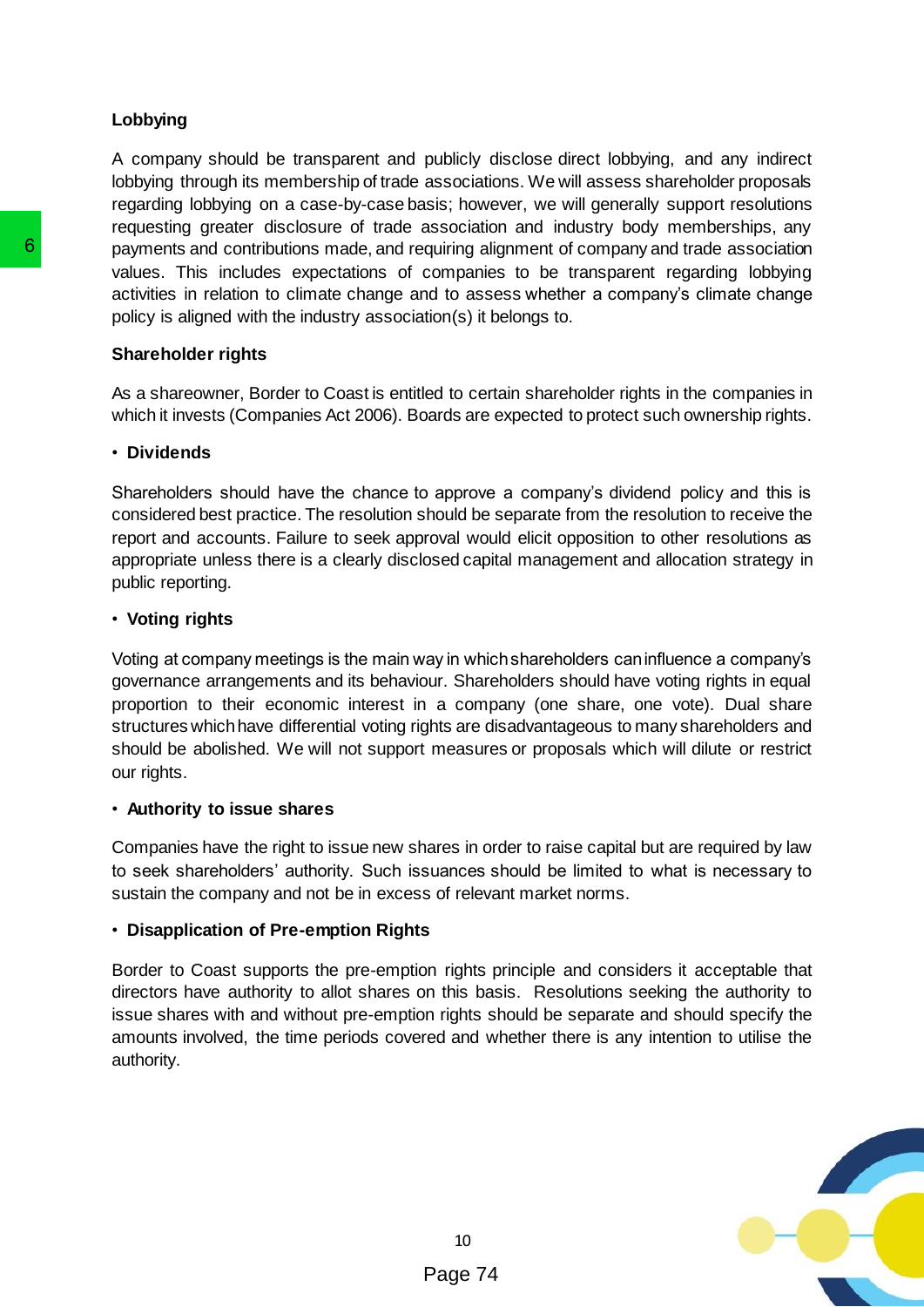# **Share Repurchases**

Border to Coast does not necessarily oppose a company re-purchasing its own shares but it recognises the effect such buy backs might have on incentive schemes where earnings per share measures are a condition of the scheme. The impact of such measures should be reported on. It is important that the directors provide a full justification to demonstrate that a share repurchase is the best use of company resources, including setting out the criteria for calculating the buyback price to ensure that it benefits long-term shareholders.

# **Memorandum and Articles of Association**

Proposals to change a company's memorandum and articles of association should be supported if they are in the interests of Border to Coast, presented as separate resolutions for each change, and the reasons for each change provided.

# **Mergers and acquisitions**

Border to Coast will normally support management if the terms of the deal will create rather than destroy shareholder value and makes sense strategically. Each individual case will be considered on its merits. Seldom will compliance with corporate governance best practice be the sole determinant when evaluating the merits of merger and acquisition activity, but full information must be provided to shareholders on governance issues when they are asked to approve such transactions. Recommendations regarding takeovers should be approved by the full board.

# **Articles of Association and adopting the report and accounts**

It is unlikely that Border to Coast will oppose a vote to adopt the report and accounts simply because it objects to them per se; however, there may be occasions when we might vote against them to lodge dissatisfaction with other points raised within this policy statement. Although it is a blunt tool to use, it can be an effective one especially if the appropriate Chair or senior director is not standing for election.

If proposals to adopt new articles or amend existing articles might result in shareholders' interests being adversely affected, we will oppose the changes.

# **Virtual Shareholder General Meetings**

Many companies are considering using electronic means to reach a greater number of their shareholders. An example of this is via a virtual annual general meeting of shareholders where a meeting takes place exclusively using online technology, without a corresponding in-person meeting. There are some advantages to virtual only meetings as they can increase shareholder accessibility and participation; however, they can also remove the one opportunity shareholders have to meet face to face with the Board to ensure they are held to account. We would expect an electronic meeting to be held in tandem with a physical meeting. If extraordinary circumstances rule out a physical meeting, we expect the company to clearly outline how shareholders' rights to participate by asking questions and voting during the meeting are protected. Any amendment to a company's Articles to allow virtual only meetings without these safeguards will not be supported. any resources, including setting out the criteria for<br>
act it benefits long-term shareholders.<br> **on**<br>
on<br>
commonardum and articles of association should be<br>
doted to Coast, presented as separate resolutions for<br>
magement i